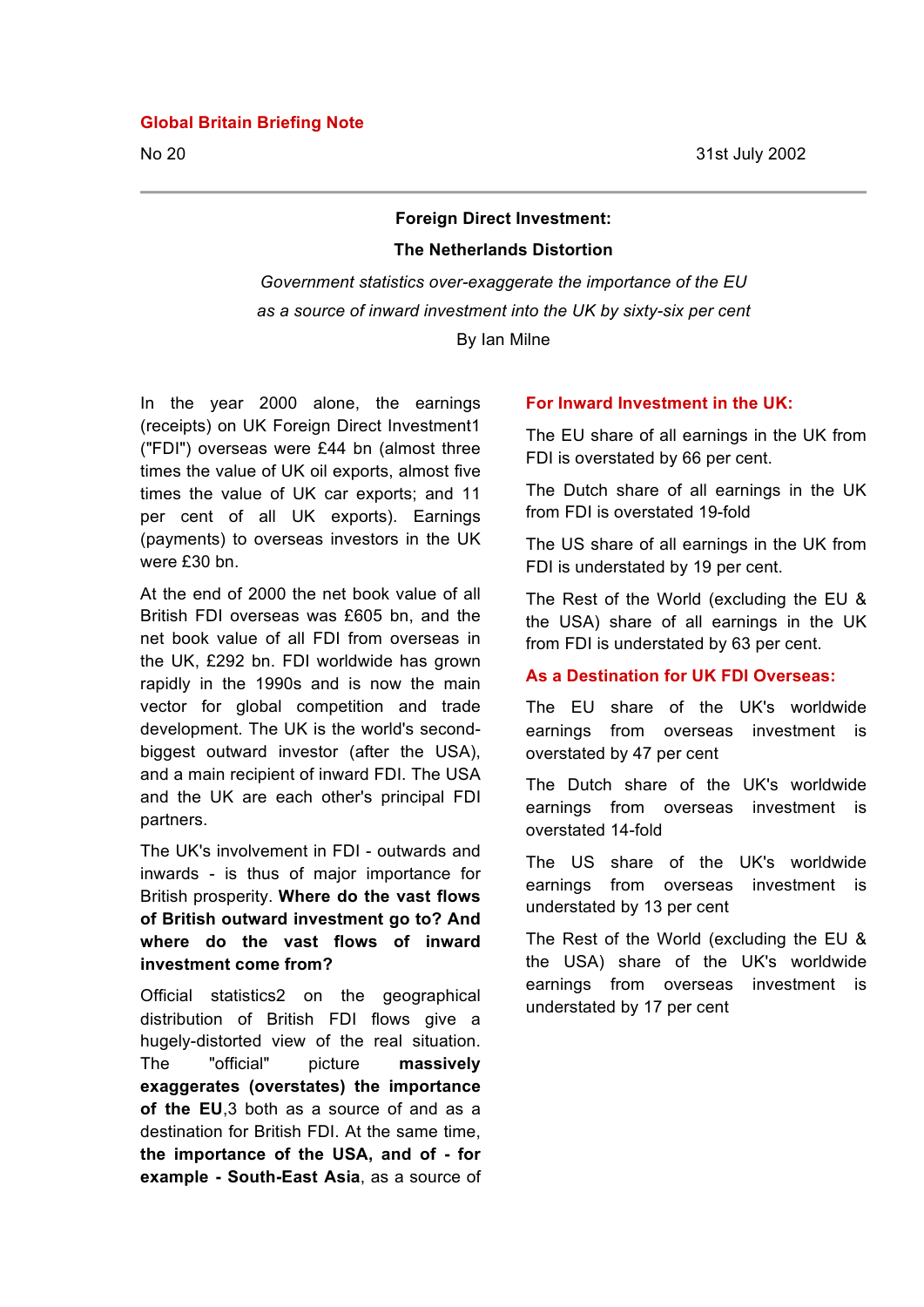and destination for British FDI, **is seriously understated.**

The cause is the Netherlands Distortion5. Once the official data is adjusted to compensate, it becomes clear that:-

#### **References**

1. FDI is long-term illiquid cross-border commercial & industrial investment by a business based in one country in a business based in another country, where the investor exercises control or significant influence. FDI occurs as "greenfield" investment, where the investor builds a facility from scratch; or, much more frequently, as the acquisition of an already-existing business.

2. Foreign Direct Investment 2000: Business Monitor MA4: February 2002: ONS.

3. "EU": the EU "14" comprising the 13 Continental members plus Eire.

4. "Earnings": aggregated (cumulative) earnings 1991-2000 inclusive.

#### **5. The Netherlands Distortion**

For tax reasons, FDI is often channelled through intermediate holding companies domiciled in the Netherlands. In collecting statistics on FDI involving the UK, the Office for National Statistics ("ONS"), as it is obliged to do by international conventions, records such FDI as originating in or going to the Netherlands, rather than the country of origin or the country which is the enddestination of the FDI. The resulting Netherlands Distortion affects geographical analyses not just of FDI flows, but of the income or earnings (in the form of dividends, interest & management fees) associated with them.

The unadjusted ONS statistics appear to show that the Netherlands, with just 5 per cent of the population and just 6 per cent of the GDP of EU "14", has supplied inward FDI into the UK accounting for 51 per cent of all EU "14" FDI earnings in the UK.

For UK outward FDI overseas the unadjusted ONS data appears to show that the Netherlands accounted for 42 per cent of the total earnings arising from UK FDI in the whole of the EU "14".

It is highly implausible, to say the least, that the unadjusted ONS data reflects the real levels of British FDI into and out of the Netherlands.

## **The Adjustment**

It is assumed that the underlying "real" level of Dutch FDI in the UK, and of British FDI in the Netherlands, is the same per capita of the Dutch population as the recorded levels of inward and outward EU "13" (that is, EU "14" less the Netherlands) FDI per capita of the EU "13" population. The resulting overrecordings in respect of the Netherlands are then apportioned to other countries inside and outside the EU "13" pro-rata to their recorded shares of total inward and outward FDI in respect of the UK. (Similar results are given if GDPs are used instead of population.)

Ten-year aggregates of earnings are chosen so as to eliminate short-term, transient and anomalous factors; and because earnings (rather than FDI flows in any one year) capture the earnings on all investments made in and by the UK since the 18th